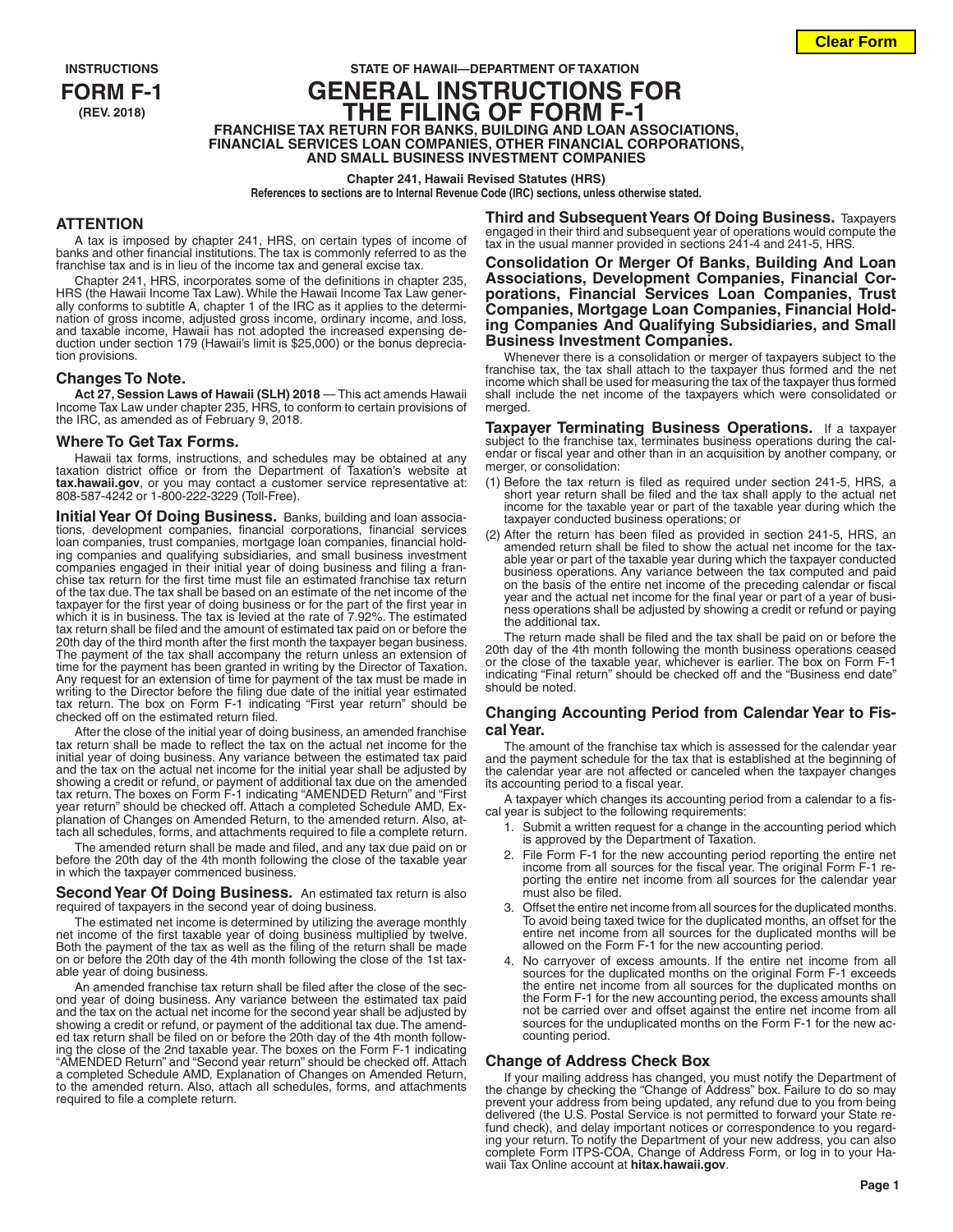# **I. Who Must File Form F-1 and Pay the Franchise Tax.**

- (a) Every national banking association located in the State of Hawaii.
- (b) Every bank organized under the laws of the State.
- (c) Every corporation doing a banking business within the State under the authority of chapter 412, HRS.
- (d) Every foreign bank doing business in the State under the authority of chapter 412, HRS.
- (e) Every federal savings and loan association located in the State.
- (f) Every building and loan association subject to the provisions of chapter 412 HRS
- (g) Every financial services loan company subject to the provisions of chapter 412, HRS.
- (h) Every financial holding company registered under the Federal Bank Holding Act of 1956, or registered as a savings and loan holding company under the Home Owners' Loan Act of 1933.
- Every mortgage loan originator company licensed under chapter 454F, **HRS**
- (j) Every subsidiary corporation doing business in Hawaii engaged in activities set forth in Title 12 of the Code of Federal Regulations, sections 225.22 and 225.25 or sections 584.2-1 and 584.2-2, and whose voting stock is more than eighty percent owned by a financial holding company, bank, building and loan association, financial services loan company, financial corporation, or trust company.
- (k) Every trust company authorized to conduct business as a trust company under chapter 406, HRS.
- (l) Every corporation, domestic or foreign, which is a financial corporation (1) within the meaning of section 5219 of the Revised Statutes of the United States, as amended (12 U.S.C. 548), or other similar law, or (2) an interbank broker (effective 7/1/90), doing business in the State and not subject to the taxes imposed by chapters 237 and 235, HRS, or not subject to one of these taxes. However, an insurance company which pays the tax on premiums imposed by chapter 431, HRS, is excluded.
- (m)Every small business investment company approved by the federal Small Business Administration and issued a license to operate under the provisions of the federal Small Business Investment Act of 1958, as amended.
- (n) Every development company approved by the federal Small Business Administration to operate under the provisions of Title V of the federal Small Business Investment Act of 1958, Public Law 699, as amended.

### **II. "Income Year," Chapter 241, HRS, References, Explained.**

- (a) The income year is the year the income of which is the measure of the tax for the franchise tax year involved. For all years except the first, second, and final year of business, the income year is the preceding calendar year, or in the case of a taxpayer operating on a fiscal year basis, the preceding fiscal year.
- (b) Whenever reference is made to chapter 235, HRS, known as the Hawaii Income Tax Law, the provisions that are to be followed are those that are applicable for income tax purposes to income derived or received on and after the date the franchise tax is imposed. For example, to determine the franchise tax imposed as of January 1, 2019, the governing provisions of chapter 235, HRS, are those applicable to the income derived or received on or after January 1, 2019.

# **III. Rate and Measure of Tax.**

The rate of the franchise tax is 7.92% and is measured by the entire net income from all sources of the income year, as explained in Instruction II.

### **IV. Determination of Entire Net Income From All Sources For The Income Year.**

- (a) The "entire net income from all sources" for the income year is determined in the same manner as "taxable income" under the IRC of 1986, as amended, and as further amended by the Hawaii Legislature except as otherwise provided in chapter 235 or chapter 241, HRS. These instructions set forth the adjustments to be made to Internal Revenue Code taxable income as determined before the net operating loss deduction.
- (b) The expression "entire net income from all sources" is used to signify the inclusion in the measure of the franchise tax of net income that would be excluded if the tax were imposed on the net income itself, such as interest on obligations of the United States. The law requires that all items constituting "income" be included in gross income in computing net income as the measure of the franchise tax imposed by chapter 241, HRS, even though if the tax were imposed on the net income itself the item would not be subject to taxation by the State under the Constitution and laws of the United States or would be excluded by section 235-7(a) (5), HRS, relating to exempt payments made by the United States or the State, or by section 235-7(a)(7), HRS, relating to income expressly exempted by laws of the State other than the Hawaii Income Tax Law itself. However, as shown by Instruction VIII, the exemption allowed by Act 241, SLH 1957, does apply in computing the measure of the franchise tax imposed by chapter 241, HRS.
- (c) While the adjustments to be made in determining the entire net income from all sources for the income year are explained in the instructions that follow, these instructions necessarily are general. They do not purport to

set forth each and every adjustment that is to be made. Specific questions should be submitted in writing for a ruling.

(d) Section 235-92, HRS, is operative for chapter 241, HRS. The filing of a consolidated franchise tax return is allowed for a bank, building and loan association, financial corporation, financial services loan company, small business investment company, development company, mortgage loan company, trust company, or financial holding company and its subsidiaries, as defined in section 241-1, HRS.

# **V. Sources Within and Without the State.**

- Pursuant to sections 235-7(e)(2), 235-21 to 235-39, and 241-4(b)(2), HRS: (1) Any financial institution having income from business activity which is taxable both within and without this State shall allocate and apportion its net income by the use of the apportionment of business income allocation provisions of the Uniform Division of Income for Tax Purposes Act (UD-ITPA). Nonbusiness income shall be allocated pursuant to the provisions of part II of chapter 235, HRS. Business income shall be apportioned to this State by multiplying the income by a fraction, the numerator of which is the property factor plus the payroll factor plus the receipts factor, and the denominator of which is three. The property factor is a fraction, the numerator of which is the average value of the taxpayer's real and tangible personal property owned or rented and located or used in this State during the tax period plus the average value of the taxpayer's loans and credit card receivables located in this State during the tax period, and the denominator of which is the average value of all such property located or used everywhere during the tax period. Real and tangible personal property owned by the taxpayer is valued at its original cost. Real and tangible personal property rented by the taxpayer is valued at eight times the net annual rental rate. Where property is rented for less than a twelve-month period, the rent paid for the actual period of rental shall constitute the annual rental rate for the tax period. Loans and credit card receivables are valued at their outstanding principal balance, without regard to any reserve for bad debts. The average value of property shall be determined by averaging the values at the beginning and ending of the tax period. If averaging on this basis does not properly reflect average value, the taxpayer may elect or the Department of Taxation may require averaging on a more frequent basis. The payroll factor is a fraction, the numerator of which is the total amount paid in this State during the tax period by the taxpayer for compensation, and the denominator of which is the total compensation paid everywhere during the tax period. The receipts factor is a fraction, the numerator of which is the total receipts of the taxpayer in this State during the tax period, and the denominator of which is the total receipts of the taxpayer everywhere during the tax period. If this apportionment does not fairly represent the extent of the taxpayer's business activity in this State, the taxpayer may petition for or the Department of Taxation may require the use of separate accounting, the exclusion of one or more of the factors, the inclusion of one or more additional factors, or the use of any other method to accurately reflect the taxpayer's business activity in the State. For more information, see section 18-241- 4, Hawaii Administrative Rules. To compute your apportionment factors, complete Schedule P on page 4 of Form F-1.
- (2) Deductions connected with excluded income from sources without the State are not allowable. Interest paid or accrued to purchase or carry property owned without the State, or to carry on trade or business without the State, is not deductible. Proper adjustments must be made so that no such deductions are taken.

# **VI. Interest on Obligations of the United States, States, etc.**

- (a) Whether or not included in determining federal taxable income, there must be included in gross income under chapter 241, HRS, the interest:
	- (1) Upon obligations of the United States or its possessions, or upon securities issued under the authority of an Act of Congress.
	- (2) Upon state, territorial, municipal, county or other bonds or securities, including Hawaiian issues.
- (b) Interest paid or accrued within the income year or indebtedness incurred or continued to purchase or carry the securities the interest upon which is included in the franchise tax return, to the extent not deducted as part of the federal return, may be deducted as an adjustment of federal taxable income.

# **VII. Bad Debts.**

(a) The deductions allowed by sections 166 and 593 do not apply. However:

- (1) The provisions of the IRC as to the debts which may be the subject of a bad debt deduction apply in determining the bad debt deduction allowed by section 241-4(b)(3), HRS. That is, except in the case of a bank, a security may not be the subject of a bad debt deduction.
- (2) The basis for determining the amount of the deduction for a bad debt is provided in section 166(b) which states that: "...the basis for determining the amount of the deduction for any bad debt shall be the adjusted basis provided in section 1011 for determining the loss from the sale or other disposition of property."
- (b) In order to make the adjustment required because the deductions allowed by sections 166 and 593 do not apply, there must be added to federal taxable income the amount of the deduction for bad debts or for addition to a reserve for bad debts taken on federal return. The deduc-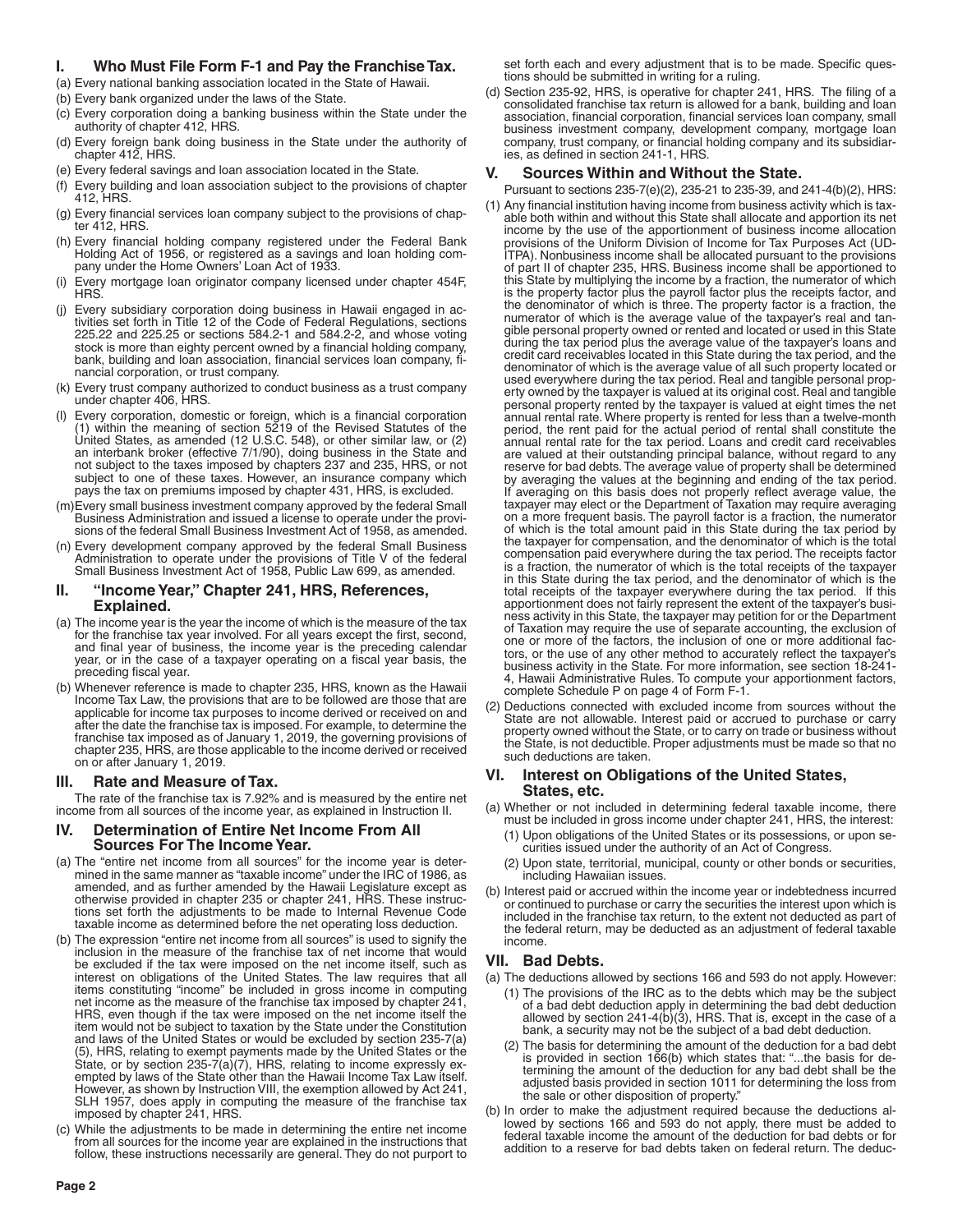tion allowed for bad debts by section 241-4(b)(3), HRS, will be a further adjustment of federal taxable income, as set forth in (c) below.

- (c) Under section 241-4(b)(3), HRS, there are two methods of treating bad debts, set out below as (1) and (2). However, the use of method (2) is in the discretion of the Director of Taxation. Established businesses which prior to the income year had built up an adequate reserve for bad debts will not be permitted to use method (2).
	- (1) Debts ascertained to be worthless and charged off on the books of the taxpayer within the income year may be deducted. When the Director of Taxation is satisfied that a debt is recoverable only in part, the nonrecoverable amount, to the extent charged off on the books within the income year, may be deducted. In order to deduct a debt in part, a taxpayer must be able to demonstrate to the satisfaction of the Director of Taxation the amount thereof which is not recoverable and the part thereof which was charged off.
	- (2) As an alternative to the treatment of bad debts by method (1), a taxpayer having permission to do so and electing to use this method may deduct a reasonable addition to a reserve for bad debts. If an election to use method (2) is made and the Director of Taxation grants permission to do so, this method must be used in returns for all subsequent years unless permission is granted by the Director of Taxation to change to method (1). Application for permission to change to method (1) must be made at least thirty days prior to the close of the income year for which the change is to be effective.

Enter on line 14(a) the amount for the current year from Schedule F, column 5 or 7.

### **VIII. Dividends.**

- (a) The entire amount of dividends received upon the shares of stock of a national banking association is excluded from gross income.
- (b) The entire amount of qualifying dividends, as defined in section 243(b) received by members of an affiliated group is excluded from gross income.
- (c) The entire amount of dividends received by a small business investment company operating under the Small Business Investment Act of 1958 is excluded from gross income.
- (d) The special deductions allowed on a federal return are not allowed. However, there is allowed a deduction of 70% of the amount received as dividends upon stocks from foreign or domestic corporations that do not qualify for the 100% dividends received deduction allowed under section 235-7(c), HRS.
- (e) Under section 857(c), a dividend paid by a Real Estate Investment Trust REIT) is not considered a "dividend" for purposes of section 235-7(c), HRS, and the dividend received deduction is not allowed for Hawaii income tax purposes. Therefore, if a bank, financial institution, or small business investment company is an owner of a REIT, the dividend received deduction is not allowed for franchise tax purposes.
- (f) If your mutual fund has provided you with a statement that some of the dividends received from the mutual fund qualify for the dividends received deduction, the amount of the qualifying dividends may be included in Schedule C, column 5. Other taxable dividends received from the mutual fund (other than capital gains dividends) should be reported on Schedule C, line 9.

# **IX. Capital Gains.**

- (a) Alternative Tax Treatment. Section 1201, with respect to alternative tax on capital gains, is operative for chapter 241, HRS. A tax of 4% of the net capital gains is imposed.
- (b) In the case of the sale or exchange of a bond, debenture, note, or certificate or other evidence of indebtedness, sections 582(c) and 1243 shall apply.
- (c) For entities which are 100% within Hawaii and, therefore, do not apportion income, the amount on line 8(a) should be adjusted for the difference between the Hawaii and the federal carryforward amounts. A statement should be attached to the return to explain the difference between the federal and State amounts.

#### **X. Disaster Losses.**

- (a) At the election of the taxpayer losses of property owned in the State, sustained as the result of a tidal wave, hurricane, earthquake, or volcanic eruption, or as the result of flood waters overflowing the banks or walls of a river or stream, or from other natural disaster, if otherwise deductible, may be prorated in equal installments over a period of five years.
- (b) In order to exercise this election, the taxpayer must, in computing "entire net income from all sources" for the income year in which the loss was sustained, reduce the amount otherwise deductible to the one-fifth installment which is deductible pursuant to the election. This adjustment, for the income year in which the loss was sustained, will consist in the addition to federal taxable income of four-fifths of the loss deducted on the federal return for the income year. For subsequent income years this adjustment will consist in the deduction from federal taxable income of the pro rata installment for the year.

### **XI. Net Operating Loss (NOL).**

The NOL deduction allowed by section 172 as adopted by Hawaii shall apply.

**Note:** For NOLs arising in taxable years ending after December 31, 2017, Act 27, SLH 2018, eliminates NOL carrybacks (except for farming NOLs which are permitted a two-year carryback), and allows unused NOLs to be carried forward indefinitely. Also, the NOL deduction is limited to 80% of taxable income for taxable years beginning after December 31, 2017.

You may elect to carry the farming NOL forward instead of first carrying it back to prior years. If you make this election, then you can use your farming NOL only in the carryforward period. To make this election, attach a statement to your original return filed by the due date (including extensions) for the farming NOL year. This statement must state that you are electing to waive the carryback period under section 235-7(d), HRS, and IRC section 172(b)(1)(B)(iv).

### **XII. Change in Federal Taxable Income, Required Reports.**

- (a) Section 235-101(b), HRS, which pursuant to section 241-6, HRS, applies to the franchise tax, requires a report to the Director of Taxation if the amount of federal taxable income is changed, corrected, adjusted or recomputed as stated in (c).
- (b) This report must be made:
	- (1) Within 90 days after a change, correction, adjustment or recomputation is finally determined.
	- (2) Within 90 days after a federal amended return is filed.
- (c) A report within the time set out in (b) is required if:
	- (1) The amount of taxable income as returned to the United States is changed, corrected or adjusted by an officer of the United States or other competent authority.
	- (2) A change in taxable income results from a renegotiation of a contract with the United States or a subcontract thereunder.
	- (3) A recomputation of the income tax imposed by the United States under the IRC results from any cause.
	- (4) An amended income tax return is made to the United States.
- (d) The report referred to above shall be in the form of an amended franchise tax return.
- (e) The statutory period for the assessment of any deficiency or the determination of any refund attributable to the report shall not expire before the expiration of one year from the date the Department is notified by the taxpayer or the Internal Revenue Service (IRS), whichever is earlier, of such a report in writing. Before the expiration of this one-year period, the Department and the taxpayer may agree in writing to the extension of this period. The period so agreed upon may be further extended by subsequent agreements in writing made before the expiration of the period previously agreed upon.

### **XIII. Filing of Returns.**

(a) Time. In the case of calendar year corporations, returns shall be filed on or before April 20, following the close of the calendar year (income year). In the case of fiscal year corporations, returns shall be filed on or before the 20th day of the 4th month following the close of the fiscal year (income year).

(Note: If the due date falls on a Saturday, Sunday, or legal State holiday, the return shall be due on the next regular business day.)

The Director of Taxation may grant a reasonable extension of time for filing the return but in no case shall the extension be for more than 6 months. File Form N-755 to request an automatic 6-month extension of time to file Form F-1 or amended Form F-1 for first and second year entities.

### (b) **Place.**

Mail your return, including payment if applicable, to:

Hawaii Department of Taxation P.O. Box 259 Honolulu, Hawaii 96809-0259

(c) **Authentication.** Returns shall be authenticated by the signature of the president, vice president, treasurer, assistant treasurer, chief accounting officer or any other officer duly authorized so to act. The fact that an individual's name is signed on the return shall be prima facie evidence that such individual is authorized to sign the return on behalf of the corporation.

The Paid Preparer's Information at the bottom of page 1 of Form F-1 must be signed and completed by the person or in the name of the firm or corporation paid to prepare the return. Individual preparers may furnish their alternative identifying number for income tax return preparers (PTIN) instead of their social security number.

#### (d) **Penalty and Interest.**

Late Filing of Return — The penalty for failure to file a return on time is assessed on the tax due at a rate of 5% per month, up to a maximum of 25%.

Failure to Pay Tax After Filing a Timely Return — The penalty for failure to pay the tax after filing a timely return is 20% of the tax unpaid within 60 days of the prescribed due date.

Interest — Interest at the rate of 2/3 of 1% per month, or part of a month, shall be assessed on unpaid taxes and penalties beginning with the first calendar day after the date prescribed for payment, whether or not that first calendar day falls on a Saturday, Sunday, or legal holiday.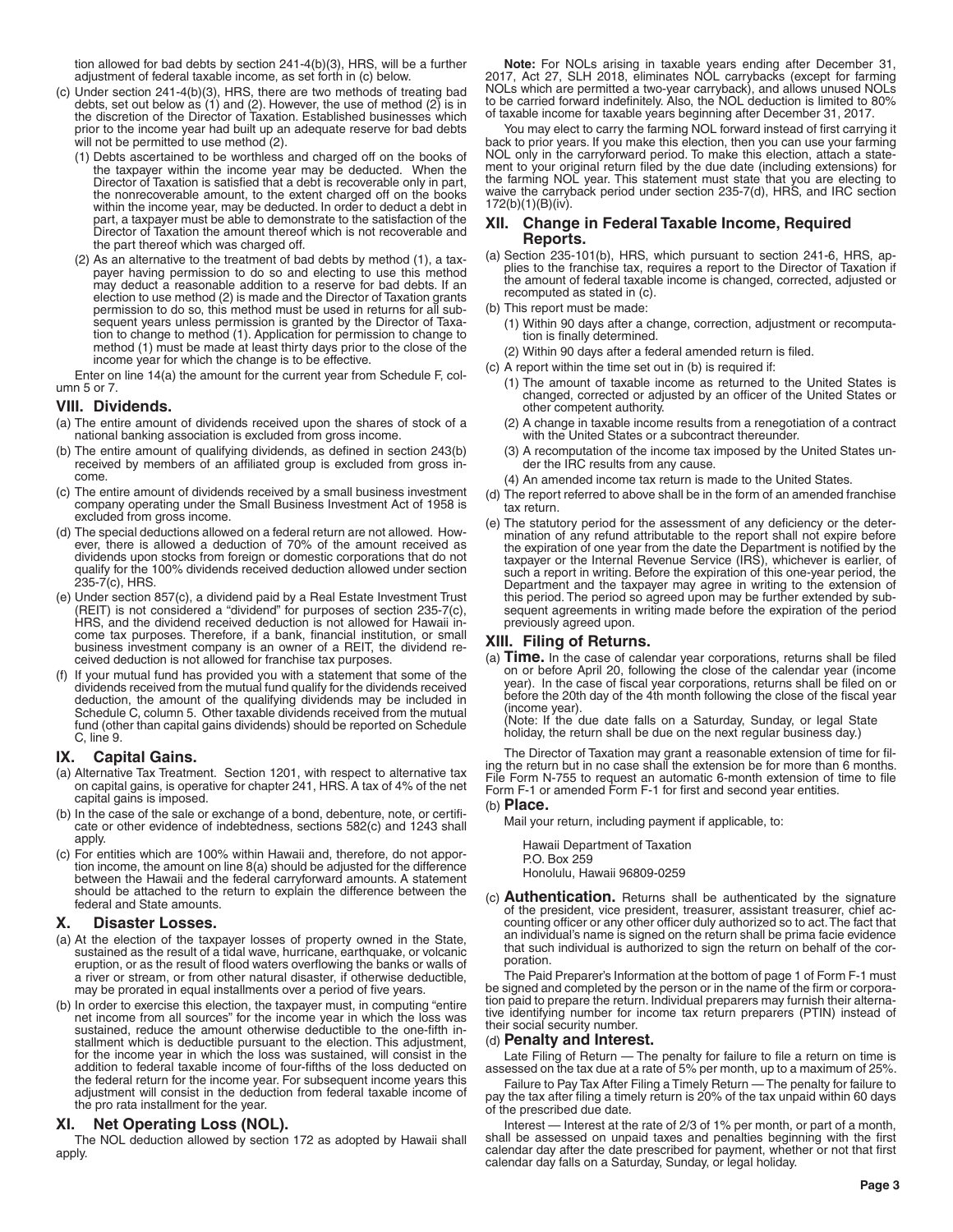### **XIV. Payment of Tax.**

The tax must be paid on or before the date prescribed for filing the return. However, the corporation may elect to pay the tax in four equal installments, as follows: For the calendar year corporation, the first installment is to be paid on April 20; the second on June 20; the third on September 20; and the fourth on December 20 following the income year.

Fiscal year corporations paying the tax in installments are to pay as follows: The first installment on the 20th day of the 4th month, the second installment on the 20th day of the 6th month, the third installment on the 20th day of the 9th month, and the fourth installment on the 20th day of the 12th month, following the close of the fiscal year.

Notwithstanding the preceding, if the total tax liability under this chapter for the taxable year exceeds \$100,000, the taxes so levied shall be payable in twelve equal installments, in which case the first installment shall be paid on or before the tenth day of the first month following the close of the taxable year, and the remaining installments shall be paid on or before the tenth day of each calendar month after such date. If any installment is not paid on or before the date fixed for its payment, the department, at its election may cause the balance of the tax unpaid to become payable upon not less than ten days' notice and demand, and this amount shall be paid upon the date so fixed in the notice and demand from the Department.

If a payment is being made when the Form F-1 is filed or when applying for an extension of time to file (or when paying additional tax due when filing an amended return), attach your payment to the Form F-1 or Form N-755. Form VP-2, Miscellaneous Taxes Payment Voucher, is no longer required when making a payment with Form F-1 or Form N-755.

Line 76. — Enter the total amount of franchise tax installments paid. Installment payments of the franchise tax are reported and paid on Form FP-1.

**Electronic Funds Transfer (EFT).** Section 231-9.9, HRS, authorizes the Department to require those taxpayers whose tax liability for a particular tax exceeded \$100,000 during the past year to pay that tax by EFT instead of by check. The Department reviews the filing records of taxpayers and will mail notices to taxpayers who met this criterion. Any taxpayer who does not meet the criterion may still voluntarily pay by EFT. Use Form EFT-1 to set up payment by EFT. For more information on paying taxes by EFT, please see Tax Information Release Nos. 95-6 and 99-1.

**IMPORTANT:** A penalty of 2% of the tax due will be assessed if a taxpayer who is required to make payments by EFT does not do so without reasonable cause. If an EFT payment is dishonored, a \$25 service fee will be assessed.

### **XV. Refundable Credits.**

Line 70. — Enter on this line the result from page 4, Schedule I, line 3. Descriptions of the refundable credits follow.

#### **Capital Goods Excise Tax Credit.**

This 4% credit is available to Hawaii businesses on the acquisition of qualifying business property. See Form N-312 for more information.

The tax credit is claimed in the year the property was purchased and placed in service. If the property is purchased and placed in service after a franchise tax return has been filed, an amended franchise tax return must be filed to claim the tax credit. For example, a calendar year franchise taxpayer files the 2019 franchise tax return on April 20, 2019, but places qualifying property in service in July, 2019. The taxpayer files an amended 2018 franchise tax return to claim the tax credit. If property for which a credit has been taken ceases to be eligible property or is disposed of, recapture of all, or part, of the credit received may be necessary. See the instructions for Form N-312, Part II for more information. Enter the amount of any credit recaptured on page 3, line 64.

**To claim this credit.** Complete and attach Form N-312 to Form F-1 and enter on page 4, Schedule I, line 1 the amount of the credit claimed.

**Deadline for claiming this credit.** Claims for this credit, including any amended claims, must be filed on or before the end of the twelfth month after the close of your taxable year.

#### **Renewable Energy Technologies Income Tax Credit for Systems Placed in Service on or after July 1, 2009.**

Each taxpayer who files a franchise tax return for 2019 may claim a tax credit for an eligible renewable energy technology system installed and placed in service in the State in 2019. For solar energy systems, you may claim the credit as refundable by reducing the eligible credit amount by 30%. Once an election is made to treat the tax credit as refundable, the election cannot be revoked. An amended return cannot be filed to change the tax credit from refundable to nonrefundable. See Form N-342 for more information.

**To claim this credit.** Complete and attach Form N-342 to Form F-1 and enter on page 4, Schedule I, line 2 the amount of the refundable credit claimed.

**Deadline for claiming this credit.** Claims for this credit, including any amended claims, must be filed on or before the end of the twelfth month after the close of your taxable year.

**Line 71.** — Line 69 (TOTAL TAX) minus line 70. If line 70 is larger than line 69, also enter this amount on line 74 with a minus sign (-) to the left of the amount.

If line 71 is zero or less, the nonrefundable credits may not be used. Even if you are not able to use the nonrefundable credits, complete the forms for any credits you qualify for and attach those forms to your Form F-1. If these forms are not attached, no claim for the credit has been made and you will lose the carryover of your unused credits.

### **XVI. Nonrefundable Credits.**

**Line 72.**— Enter on this line the result from page 4, Schedule H, line 6. If line 70 is larger than line 69, no nonrefundable credits may be used. Even if you are not able to use the nonrefundable credits, complete the forms for any credits you qualify for and attach those forms to your Form F-1. If these forms are not attached, no claim for the credit has been made and you will lose the carryover of your unused credits. Descriptions of the nonrefundable credits follow.

#### **Carryover of the Credit for Energy Conservation.**

Note: *The energy conservation tax credit expired on June 30, 2003. You may claim this tax credit only if you have a carryover of the tax credit from a prior year.*

If this tax credit exceeds your franchise tax liability, it is not refunded but may be used as a credit against your franchise tax liability in subsequent years until exhausted.

**To claim the carryover of this credit.** Complete and attach Form N-323 to Form F-1 and enter on page 4, Schedule H, line 1 the amount of the credit claimed.

#### **Low-Income Housing Tax Credit.**

Hawaii's low-income housing tax credit is equal to 50% of the federal credit for qualified buildings located within the State of Hawaii. Effective for taxable years beginning after December 31, 1999, the federal credit does not have to be claimed in order to claim the Hawaii credit. Owners of qualified low-income buildings placed in service after December 31, 2011, may receive a low-income housing tax credit loan instead of taking the credit. Contact the Housing and Community Development Corporation of Hawaii for qualifying requirements and further information.

**To claim this credit.** Complete and attach Form N-586 to Form F-1 and enter on page 4, Schedule H, line 2 the amount of the credit claimed.

#### **Carryover of the High Technology Business Investment Tax Credit.**

The high technology business investment tax credit expired on December 31, 2010. This credit may be claimed only if the organization has a carryover of the credit from a prior year. For more information, see Form N-323, Carryover of Tax Credits.

**To claim this credit.** Complete and attach Form N-323 to Form F-1 and enter on page 4, Schedule H, line 3 the amount of the credit claimed.

#### **Carryover of the Renewable Energy Technologies Income Tax Credit (for systems installed and placed in service before July 1, 2009).**

**To claim the carryover of this credit.** Complete and attach Form N-323 to Form F-1 and enter on page 4, Schedule H, line 4 the amount of the credit claimed.

#### **Renewable Energy Technologies Income Tax Credit for Systems Placed In Service on or after July 1, 2009.**

Each taxpayer who files a franchise tax return for 2019 may claim a tax credit for an eligible renewable energy technology system installed and placed in service in the State in 2019. You may claim the credit as nonrefundable or refundable. A nonrefundable credit means your credit will be applied towards the amount of franchise tax you owe. If your nonrefundable credit is greater than the amount of franchise tax that you owe, then you may carryover the remaining credit and apply it towards next year's franchise tax. You may continue to carryover the credit until it is used up.

#### Total Output Capacity

A system classified under "other solar energy system", such as a photovoltaic system, must meet the total output capacity requirement to qualify for the credit, unless an exception applies.

- The total output capacity requirements are:
- 1. Single-family residential property 5 kilowatts per system
- 2. Multi-family residential property 0.360 kilowatts per unit per system
- 3. Commercial property 1,000 kilowatts per system

For more information, see Form N-342 and its instructions, and Tax Information Release (TIR) No. 2007-02, *Relating to the Renewable Energy Technologies Income Tax Credit*, TIR No. 2010-10, *Common Income Tax & General Excise Tax Issues Associated with the Renewable Energy Technologies Income Tax Credit, HRS §235-12.5*, and TIR No. 2012-01, *Temporary Administrative Rules Relating to the Renewable Energy Technologies Income Tax Credit*.

**To claim this credit.** Complete and attach Form N-342 to Form F-1 and enter on page 4, Schedule H, line 5 the amount of the nonrefundable credit claimed.

**Deadline for claiming this credit.** Claims for this credit, including any amended claims, must be filed on or before the end of the twelfth month after the close of your taxable year.

**Line 73.** — **Capital Infrastructure Tax Credit.** — Enter on this line your nonrefundable Capital Infrastructure Tax Credit from Form N-348.

For taxable years from 2014 to 2019, each taxpayer who is a qualified infrastructure tenant subject to Hawaii's franchise tax can claim a nonrefund